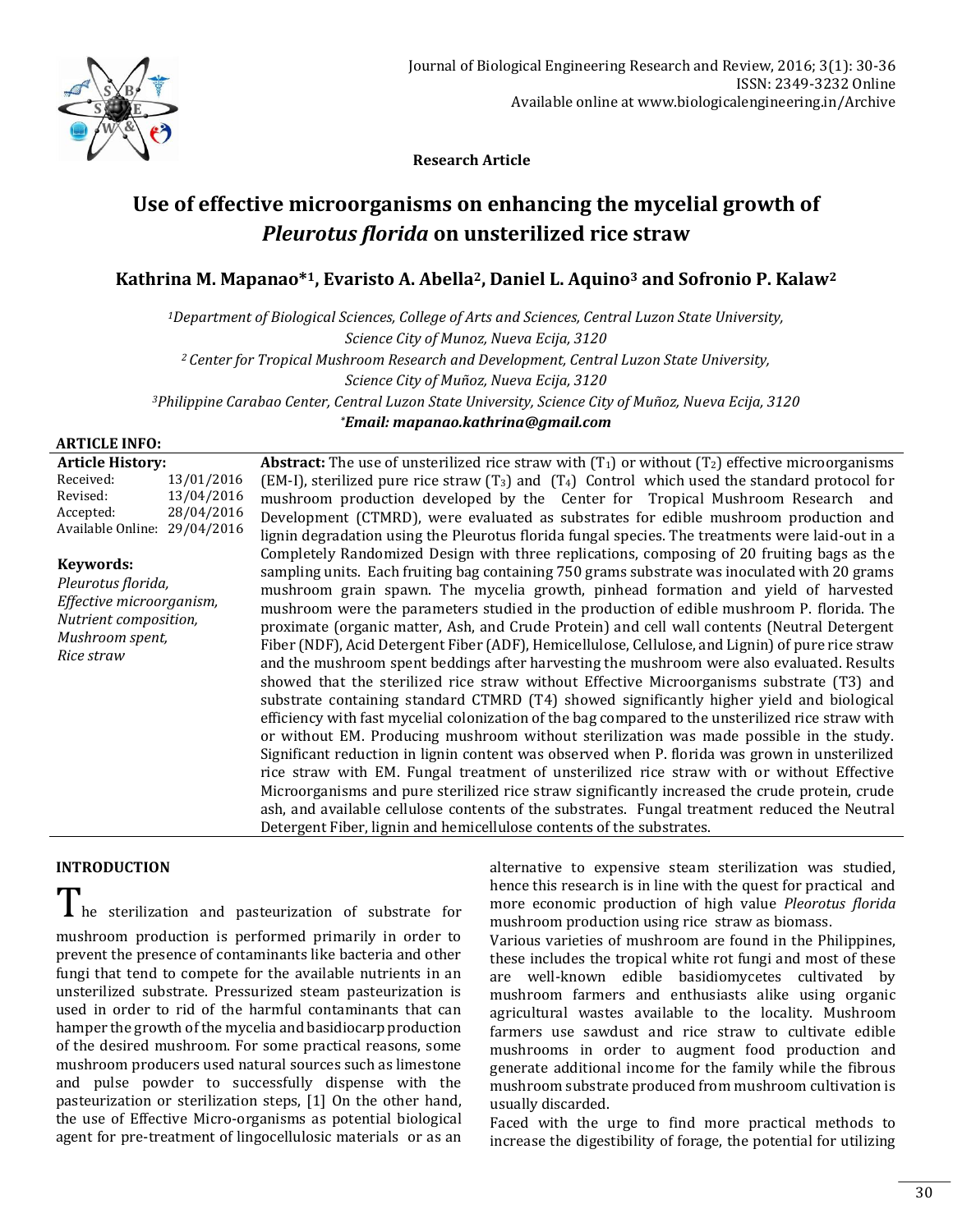indigenous edible white rot fungi is apparent. The excellent properties of fungi can be exploited for the benefit of the livestock animals. The goal of this study is to improve the lignin degradability, chemical composition, and digestibility of rice straw treated with edible white rot fungi *Pleurotus florida*, [2].

The Effective Microorganisms-I is a microbial inoculant and a performance enhancer composed of mixed microorganisms such as lactic acid bacteria, actinomycetes, yeast, photosynthetic and propionic bacteria. Effective microorganism-I is produced by EM Research Philippines, Inc, Alabang Muntinlupa City, Philippines. The main mechanism or action of EM-I on pathogenic microorganisms and on the substrate is not yet fully understood but this had been used as deodorizer and is known to dominate some pathogenic or unwanted microbial contaminants.

At present the effect of EM-I on the nutrient composition of lignocellulosic substrates has not been studied and its effect on the growth of fungal mycelia has only been confined on pre-treated sterilized substrates. The main aim of this research is to study the influence of using EM-I for enhancing the mycelial growth performance of indigenous white rot fungal species that are well known to produce edible basidiocarps, on unsterilized / unpasteurized substrates.

## **MATERIALS AND METHODS**

The research was conducted at the National Water Buffalo Gene Pool Farm of the Philippine Carabao Center. Two empty refrigerated vans were used as the facility for growing the mushroom. Each van was equipped with three layers of wooden shelves, which served as the beddings of the fruiting bags. In addition, the vans were provided with screen doors and to monitor the temperature and relative humidity inside the mushroom house, a thermometer, relative humidity equipment and a ventilator exhaust fan were installed.

The experimental treatments that were used in this study for the production of edible mushroom using rice straw as the basal substrate were as follows:

Treatment 1= Unsterilized rice straw without EM Treatment 2= Unsterilized rice straw with EM Treatment 3= Sterilized rice straw without EM Treatment 4= Standard CTMRD technology (control)

## **Treatments and preparation of the substrates**

**Treatment 1:** The harvested rice straws were chopped at approximately 2-3 cm in length using a mechanical forage chopper. The chopped rice straw was soaked and moistened in tap water for 24 hours inside a plastic drum with a capacity of 200 li. The water in the soaked rice straw was completely drained off. Exactly 750g of rice straw was placed in a heat resistant polypropylene bag. A PVC pipe measuring onefourth inch in diameter and one inch in length was prepared and served as a neck for the bag. The opening which serves as the mouth of the fruiting bag was plugged with cotton ball.

**Treatment 2:** As in  $T_1$ , the rice straws were chopped at approximately 2-3 cm in length. The straw was soaked in 33% EM solution at a ratio of 3 lit EM to 2 kg chopped rice straw for 24 hours and drained afterwards. Exactly 750g of rice straw was placed in heat resistant polypropylene bag, the previously cut PVC pipes served as a neck for the bag and the opening were plugged with cotton.

**Treatment 3:** Rice straws were chopped at approximately 2- 3 cm in length and was soaked in water for 24 hours and drained afterwards. Exactly 750g of rice straw were placed in heat resistant polypropylene bags, the previously cut PVC pipes served as a neck for the bag and the opening were plugged with cotton. This was sterilized at the CTMRD for 6-8 hours inside the boiler.

**Treatment 4 (CTMRD technology/control):** Rice straw was soaked in water for 24 hour and drained afterwards. The substrates used consisted of mixtures of 70% rice straw and 30% saw dust. The same quantity of 750g substrate was placed in heat resistant polypropylene bags, the previously cut PVC pipes served as a neck for the bag and the opening were plugged with cotton. This was pasteurized for 6-8 hours.

#### **Source of spawn**

Mushroom *Pleurotus florida* spawn used in this study was obtained from small scale supplier that is accredited by the CTMRD.

#### **Source and activation of the effective microorganism**

The effective microorganisms that was used for this study was acquired free from the existing EM stock solution used at the Philippine Carabao Center (PCC) Gene Pool farm. In preparation or activation of the effective microorganism stock solution, the following standard formulation used by the Gene Pool farm was followed; 18 Lt water was poured in a plastic container and this was mixed with 1 Lt molasses and1 Lt of EM stock solution. The container containing the mixtures was tightly covered and stands for 48 hours to complete the activation. The activated EM was then diluted with tapped water at 1: parts by volume and used in soaking the rice straw,  $T<sub>2</sub>$ .

#### **Inoculation and cultivation of the prepared fruiting bags**

Each prepared fruiting bag was inoculated with approximately 20g of grain spawn. Each bag after inoculation was plugged with cotton and stored at 28-30°C in the prepared incubation room, while humidity was maintained at 80-85% by means of sprinkling of water inside the room until the mycelia have ramified the whole bag. Each bag fully ramified by fungal mycelia was transferred to the specially prepared flushing room. The opened bags from the treatments were sprayed regularly with tap water.

The bags were allowed to produce fruit-bodies. The fruitbodies were harvested, weighed, and noted for calculation of the biological efficiency of the substrate. Contaminated fruiting bags were immediately removed and destroyed to avoid further contamination of the remaining treatments.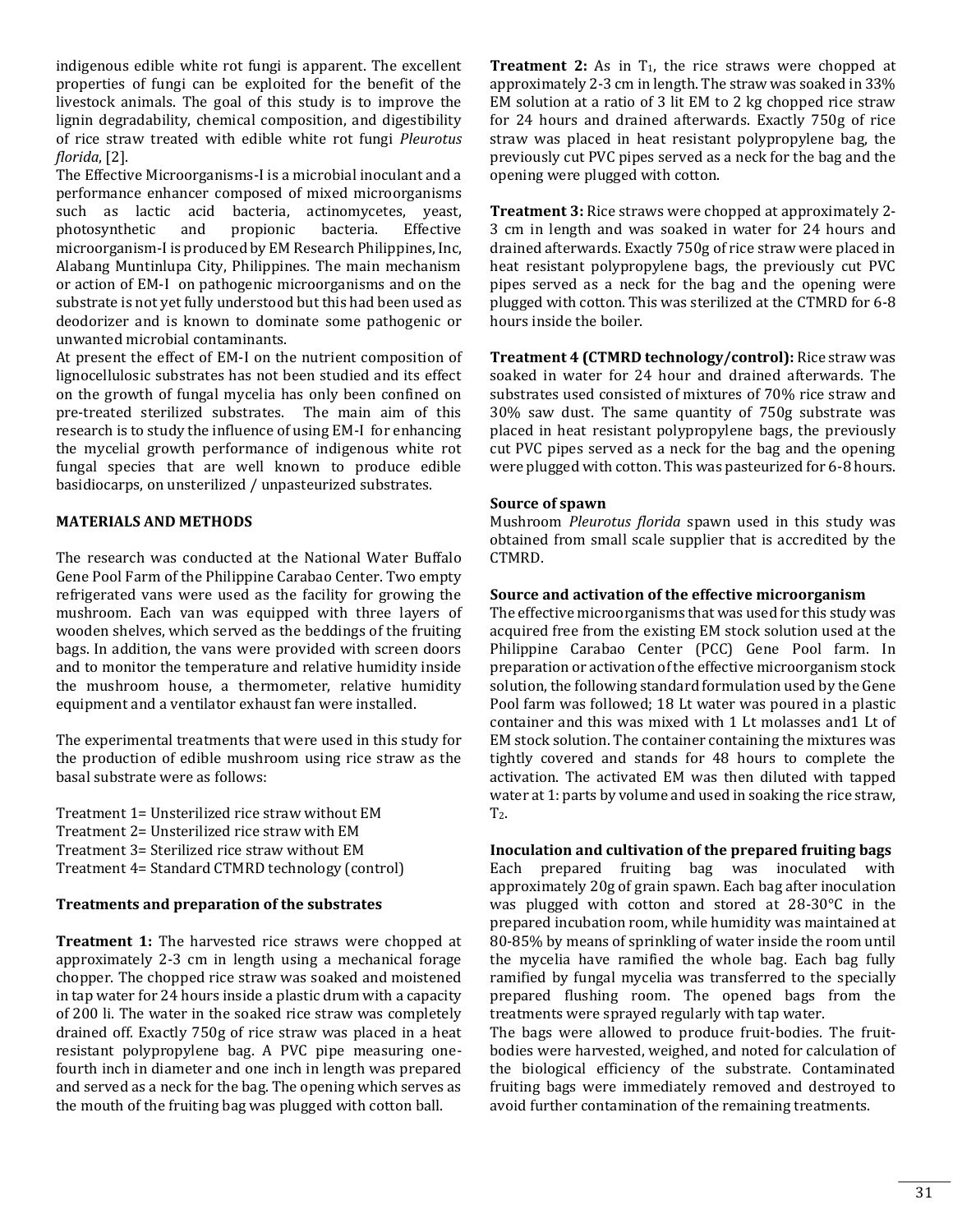## **Analysis of Mushroom Spent beddings and** *P. florida*  **fruiting bodies**

Sample was brought to University of the Philippines Los Baños for the proximate analysis to determine the nutritional content. Percentage hemicelluloses, cellulose, lignin, Neutral Detergent Fiber and Acid Detergent Fiber of the mushroom spent and percentage crude fibre, protein fat and ash of the mushroom spent and *P. florida* were determined based from the standard procedure of chemical analysis.

## **Data gathered**

The following parameters were properly gathered during the duration or conduct of the experiment:

- 1.Duration for full mycelia colonization of the bag this corresponds to the number of days after inoculation until the bag is fully ramified.
- 2.Duration for pinhead formation this corresponds to the number of days when the formation of pinhead was observed after the bag is fully ramified.
- 3. Duration for the maturation of fruit body this is the time when the fruiting body is ready for harvest after the pinhead formation.
- 4. Percent contamination- the presence of unwanted growth of other species of fungi or bacteria in the fruiting bags other than the *Pleurotus florida.*

The percent contamination was computed using the following formula:

$$
\% \; \text{Continuation} \text{=}\Big[\frac{\text{No. of contaminated bag per treatment}}{\text{Total number of bags per treatment}}\Big] \text{x100}
$$

5.Biological efficiency/ yield performance

The Biological Efficiency (BE) was computed on a dry weight basis using the following formula of Ahmed et al., (2009).

body of *Pleurotus florida* as influenced by different preparation of the rice straw substrates.

 $\%$  BE =  $\left[\frac{Fresh\ weight\ of\ must\ room}{Dry\ weight\ of\ substrate}\right]$   $\times 100$ 

- 6.Nutrient composition of rice straw before and after the mushroom harvest was analyzed in terms of proximate constituents using the procedure of AOAC, 1991[3] and the fiber contents (ADF, NDF, cellulose, hemicellulose and Lignin) by Van Soest, 1963 [4])
- a. % Organic matter  $(OM) = % DM of sample % Ash$ b. % Ash content = The residue after subjecting the substrates inside the muffle furnace set at  $600$  °C for about 4- 6 hours; c. % Crude protein (CP) – This is determined by the formula: %Crude Protein = %N  $x$  6.25 d. % Neutral detergent Fiber (NDF) e. % Lignin (72%  $H<sub>2</sub>SO4$ ) f. % Acid Detergent Fiber g. % Hemicelluloses (HCL) = %NDF - % ADF h. % Cellulose (CL) = %ADF - % Lignin
- i. % Dry matter = 100 % Moisture content

## **Experimental design**

The experiment was laid out following completely randomized design with three replications. The means was compared using Duncan's Multiple Range Test at 5% level of significance.

## **RESULTS AND DISCUSSIONS**

## **Mushroom production**

During the course of the research, the white rot fungi *Pleurotus florida* showed noticeable growth on the unsterilized substrate with or without EM. However, the growth of the fungi was observed to be favourable on the sterilized rice straw substrates. Based on the observed data presented in Table 1 showed the mean number of days of total mycelia colonization, pin head formation and duration for the maturation of the fruit- body of *P. florida* as influenced by different preparation of the rice straw as substrates.

**Treatment Full mycelia colonization of the bag after inoculation Pinhead formation after the bag was fully ramified Maturation of fruit-body after pinhead formation** Unsterilized Rice straw W/o EM  $3.99$   $39.03^a$   $39.03^a$ Unsterilized Rice straw w/ EM 38.08a 13.56a 13.56a 14.48 Sterilized rice straw w/0 EM  $22.91<sup>b</sup>$  8.00<sup>b</sup> 8.00<sup>b</sup> 3.65 Sterilized rice straws 23.22b 3.76

**Table1.** Mean number of days of total mycellial colonization, pinhead formation and duration for the maturation of the fruit-

*a, b = significant at 5%, SAS, 2002*

Statistical analysis showed the significant effect of treatments on the full mycelial colonization of *Pleurotus florida at 5%*  level of significance, analysis of variance in Completely Randomized Design, (SAS, 2002) [5]*.* Treatment means showed that unsterilized rice straw substrates without EM (T1) had the highest number of mycelia growth, followed by unsterilized substrate with EM (T2), sterilized without EM (T3) and sterilized rice straws as component substrate of the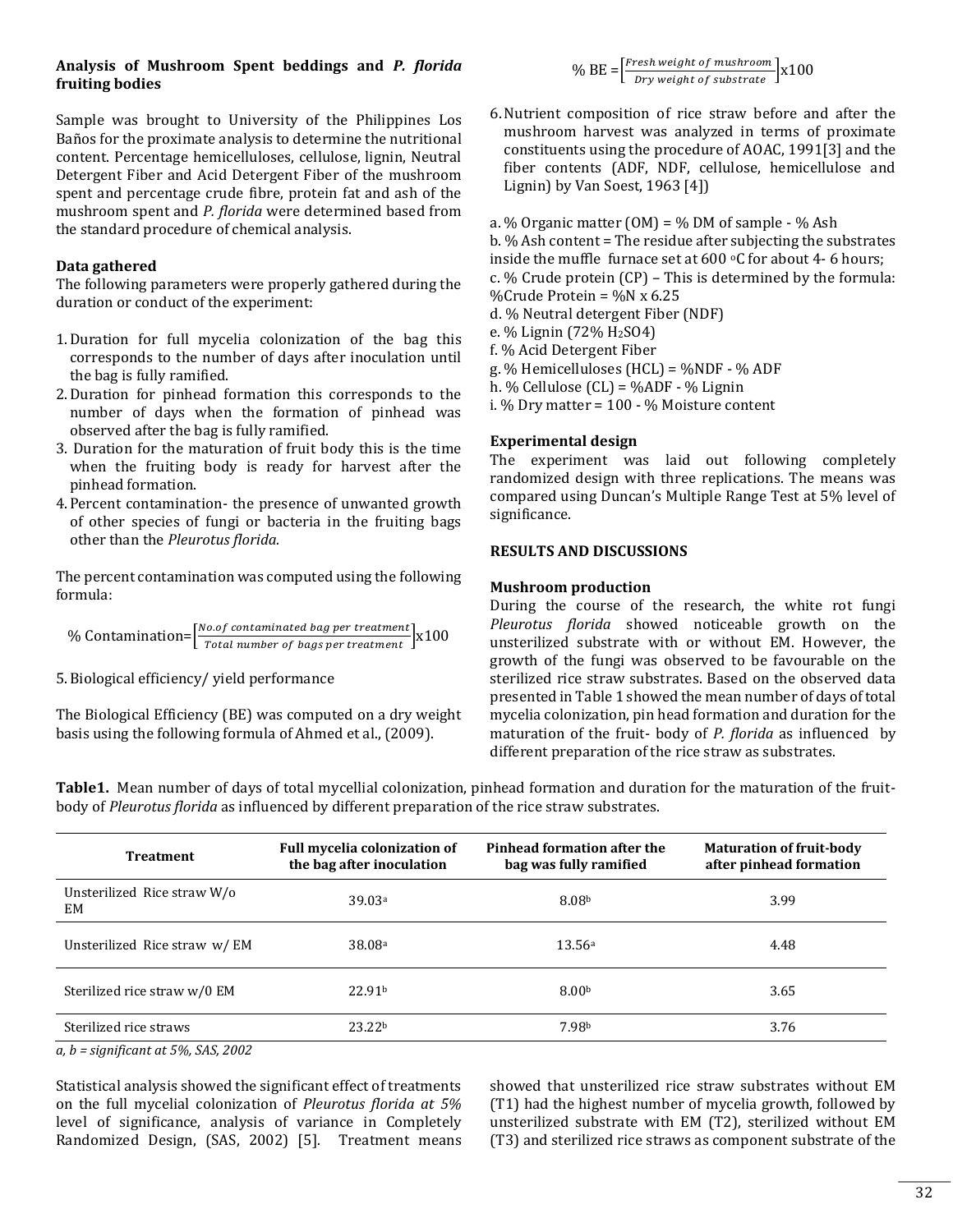control. Significant mean comparison showed that unsterilized rice straws both with EM (T2) and without EM (T1) had significantly higher mycelia growth compared to sterilized substrates of rice straws T3 and T4. Result showed that sterilized rice straw in T3 and control (T4) are equally significant but significantly lower output than the T1 and T2. The difference could be attributed to factors such as contaminations from the environment during the mycelia stage.

With respect to pinhead formation after ramification, data showed that T2 with applied EM has produced higher pinhead compared to T1, T3 and Control. The difference between T2 and T1, T3 and Control was significant while T1, T3 and Control has insignificant differences at 5% level of significance. The high pin head formation of T2 could be attributed to the EM solution that was applied to the substrates prior to incubation. EM solution contains molasses sugar, nitrogen source and other nutrients that were available during the cell growth. The approximate composition of molasses is: 17- 25% of water, 30-40% of sucrose, 4 - 9% of glucose, 4 -12% of fructose, 2 - 5% of starch, 7 - 15% ash, 2.5 -4.5%nitrogen compounds, 0.5 - 4.5% of protein and 1.5 - 6% non-nitrogenous acids with varying amounts of vitamins, [6]. Result of the study showed that the nutrients in EM have contributed nutrients to the fungus assimilation and enhanced the mycelial growth.

**Table2.** Total yield, biological efficiency and contamination rate of *Pleurotus*

| <b>Treatments</b>         | Total yield (g)        | Biological efficiency (%) | Contamination rate (%) |
|---------------------------|------------------------|---------------------------|------------------------|
| W/o EM unsterilized (T1)  | 88.09bc                | $11.65^{bc}$              | 36.67a                 |
| With EM unsterilized (T2) | 78.27c                 | 10.44c                    | 33.33a                 |
| W/o EM sterilized (T3)    | 113.58ª                | 15.15a                    | 8.33b                  |
| CTMRD technology (T4)     | $106.46$ <sup>ab</sup> | 14.19ab                   | 5.00 <sub>b</sub>      |

Table 2 showed the total yield of the mushroom on different treatments. Treatment 3 showed the highest yield of 113.58 g, followed by Control with 106.46 g and T1 with 88.09 g and T2 with 78.27 grams. Analysis of the variance showed significant differences among treatments at 5% level of significance. Comparison of means showed T3 and T4 as significantly different with T3 significantly higher than T1 and T2 respectively. Treatment 1 and treatment 2 on the other hand has insignificant difference with respect to the biological efficiency, the results followed the trend on harvested yield per treatment. The higher yield in T3, using sterilized substrates result from biological efficiency of 15.15% followed by the Control at 14.19% followed by T1 at 11.65%, and Treatment 1 with 10.44% biological efficiency.

The significant effect of treatment could be attributed by the level of contaminations. Calculated contamination rates showed that contamination rates had significantly influenced efficiency of the treatments. Result showed that Control treatment (T4) has the least contamination, followed by  $T_3$ ,  $T_2$  and  $T_1$ . With respect to treatment with EM, results showed that EM had reduced the contamination in unsterilized substrate, but the difference was low to effect significance compared to T1. Observation such as rapid growth of mycelia, pinhead formation and fruit-body formation did not result into higher yield and efficiency at the later stage. EM was not able to control contamination as compared to control treatment. Control treatment was the standard process for spawning *P. florida*. Result of the study did not concur with the previous study [7], contradictory results obtained in the performance of the mycelia on the substrates. This might be caused by the uncontrolled conditions took place environmental, temperature, relative humidity and air ventilation, and the presence of many contaminants in the mushroom house. Duration for the maturation of the fruit-body all the preparation of the substrates showed insignificant difference. Cultivation of oyster mushroom on lignocellulosic products has variable

levels of biological efficiencies. These differences are mainly related to the supplement added to the substrate, fungal species used and spawn rate [8]. In the present study, the inclusion of EM solution as biological agent on rice straw substrate did not bring significant effects on the mycelial colonization, pinhead formation and the yield of the fungi. Some commonly used substrate soybean straw 11.58% [9], paddy straw 83.43% [8]. In a previous study [10] recommended the use of fertilizer such as urea and dihydrogen along with the paddy straw for the cultivation of *Pleurotus florida.* 

The highest contamination rate was repo rted on unsterilized substrate without EM with 36.67%. The usual contaminants that appear are microscopic mites (unknown species) and those unwanted species of competitive fungi like *Trichoderma* that hamper the growth of the mycelia. The use of unsterilized rice straw substrate with or without EM really affects significantly the yield of the mushroom harvested specifically due to high contamination.

## **Nutrient composition of mushroom**

Table 3 presents the protein, fat, fibre and ash contents of the mature fruiting bodies or spent beddings of *P. florida* mushroom cultivated on different preparation of rice straw as substrates. The *Pleurotus florida* cultivated on T3, sterilized without EM has the highest percentage of protein content,followed by the substrate generated by the control at , CTMRD technology and T1, the unsterilized rice straw without EM. The least protein content was reported on T2, where rice straw was unsterilized with EM. The difference was insignificant at 5% level of significance. The highest percentage of fiber and fat content of *P. florida* on different preparation of the substrates reported on unsterilized without EM 18.91% and 2.57%, least on CTMRD technology 8.06% and 2.08%. Results showed insignificant differences among treatments. The maximum ash content of *P. florida* was found on CTMRD technology at 6.65% and *P. florida* grown on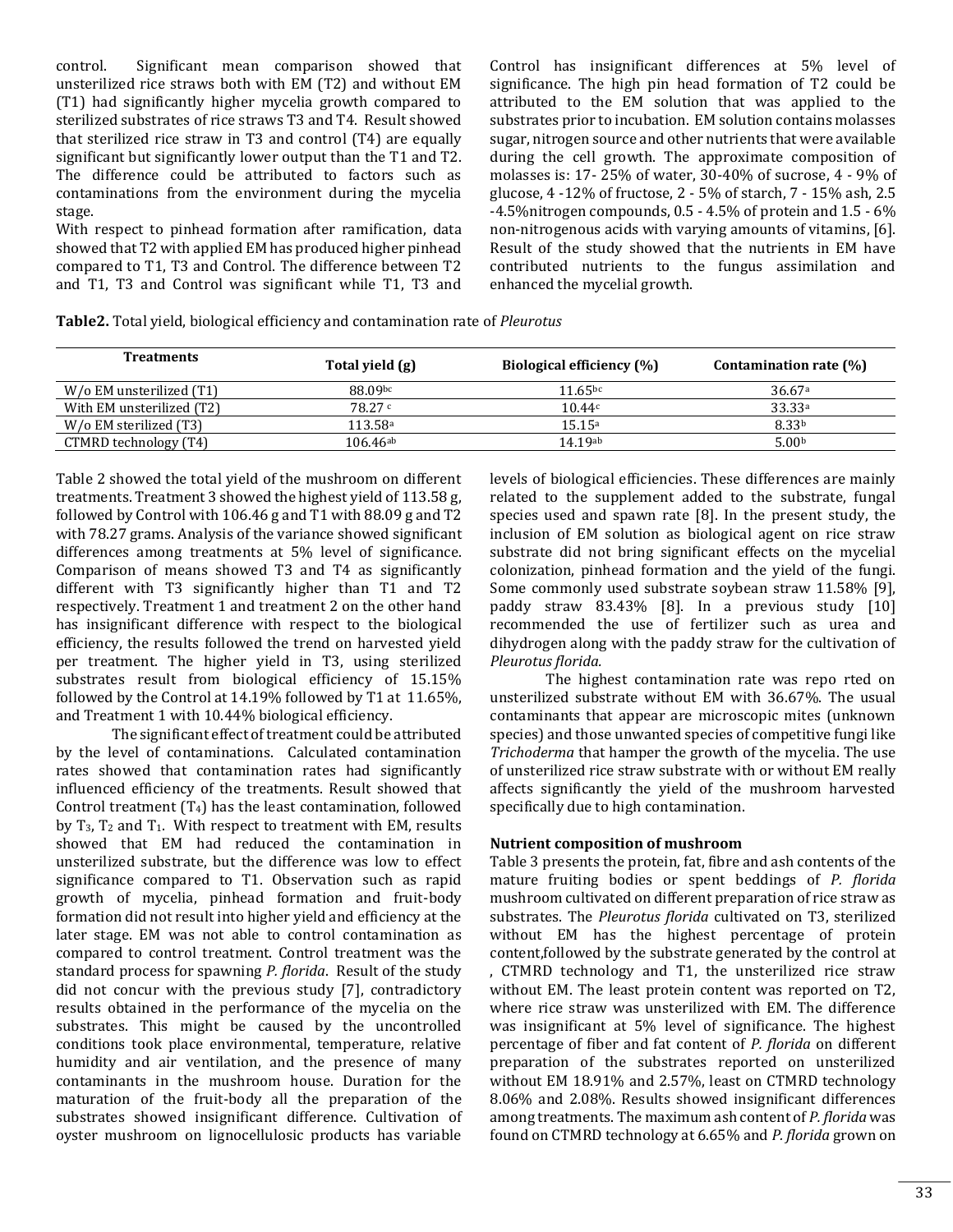T3 and control. The per cent content of protein and fat were similar results reported [8].

| <b>Substrate</b>                | <b>%Crude protein</b> | %Fiber | %Fat | %Ash |
|---------------------------------|-----------------------|--------|------|------|
| Unsterilized rice straw w/o EM  | 22.24                 | 8.84   | 2.56 | 4.64 |
| Unsterilized rice straw with EM | 18.52                 | 8.54   | 2.28 | 4.63 |
| Sterilized rice straw w/o EM    | 25.24                 | 8.91   | 2.57 | 6.63 |
| Sterilized rice straw           | 22.70                 | 8.06   | 2.08 | 6.65 |

**Table 3.** Proximate composition of *Pleurotus florida* mushroom on different preparation of rice straw substrates

#### **Nutrient composition of substrates**

**Table 4.** Nutrient composition of rice straw and fungal treated spent rice straw

| Component (%)  | Initial rice straw content | Substrate1        | Substrate 2        | Substrate3         | Substrate4         |
|----------------|----------------------------|-------------------|--------------------|--------------------|--------------------|
| Dry matter     | 97.43                      | 95.95             | 95.91              | 96.75              | 96.31              |
| Organic matter | 88.79                      | 80.21             | 81.66              | 84.79              | 79.29              |
| Crude fibre    | 28.72                      | 11.31             | 12.89              | 21.12              | 12.53              |
| Crude protein  | 5.81                       | 6.82              | 8.08               | 5.39               | 8.40               |
| Ash            | 17.29                      | 31.48             | 28.5               | 23.91              | 34.04              |
| <b>NDF</b>     | 75.62 <sup>a</sup>         | 54.37c            | 46.42 <sup>d</sup> | 58.46 <sup>b</sup> | 56.04bc            |
| ADF            | 55.15c                     | 54.99c            | 48.65d             | 59.05b             | 67.08 <sup>a</sup> |
| Hemicelluloses | 20.46a                     | 0 <sub>b</sub>    | 0 <sub>b</sub>     | 0 <sub>b</sub>     | 0 <sub>b</sub>     |
| Cellulose      | 49.37c                     | 49.73c            | 44.21 <sup>d</sup> | 54.40 <sup>b</sup> | 58.44 <sup>a</sup> |
| Lignin         | 5.79 <sup>b</sup>          | 5.26 <sup>b</sup> | 4.44c              | 4.67c              | 8.64a              |

Substrate1= fungal treated w/o EM unsterilized substrate2=fungal treated with EM unsterilized Substrate3=fungal treated w/o EM sterilized substrate4=fungal treated CTMRD technology

The nutrient composition of untreated rice straw and the treatment spent rice straw were presented in Table 4. The neutral detergent fibre content represented the hemicelluloses and cellulose of the biomass. Results showed the significant difference in NDF, decreasing in percentage of dry matter with treatment applications. Similarly, ADF of rice straw declined with treatments applications. The hemicelluloses in NDF were totally reduced in treatment compared to rice straw. Cellulose declined in percentage of dry matter with treatments. The results implied that mushroom *P. florida* has consumed all the hemicelluloses in rice straw than celluloses. The effect could be related to the reduced percentages of lignin in rice straw and cellulose that forms the major component of the lignocellulose complex.

Hemicelluloses content on initial rice straw was 20.46%, while the other four substrates were zero. This means that the *P. florida* completely degraded the available hemicelluloses of the substrates after 60 days of the incubation period. Significant reduction in the lignin content was also observed in fungal treated rice straw substrates compared to the pure untreated rice straw. The lower lignin content in the substrate 2 was possibly attributed to the complementary effects of the

*P. florida* in combination of effective micro-organisms in the degradation of the lignin content of the substrate.

The effect could be attributed to the fungi ligninolytic enzymes and the complementary effect of the EM in the degradation of the hemicelluloses after the breakdown of the lignin by *P. florida*. The use of EM had reduced the time taken to breakdown of lignocellulose in agricultural residues [11]. Results showed that the highest lignin content among treatments was recorded in the Control, which contain sawdust and sterilized rice straw. Residues like sawdust with high lignin have slow decomposition rates while lignin in the rice straw was rapidly degraded in terms of reduced level of contamination of *P. florida* by opportunistic microbes from the environment [12]. Sterilization has enhanced the growth of the mushroom. Mushroom production results in increase in the following nutrients in spent rice straw like the crude protein content and ash content. The treatment effect like the mushroom hyphal growth which was related to high yield could be attributed to the increased crude protein and minerals or ash content in the spent biomass of the substrates in Control. The significant increase in the crude proteins of spent biomass could be potential nutrient for the ruminants, [13]. The same result was obtained using Fungal treated rice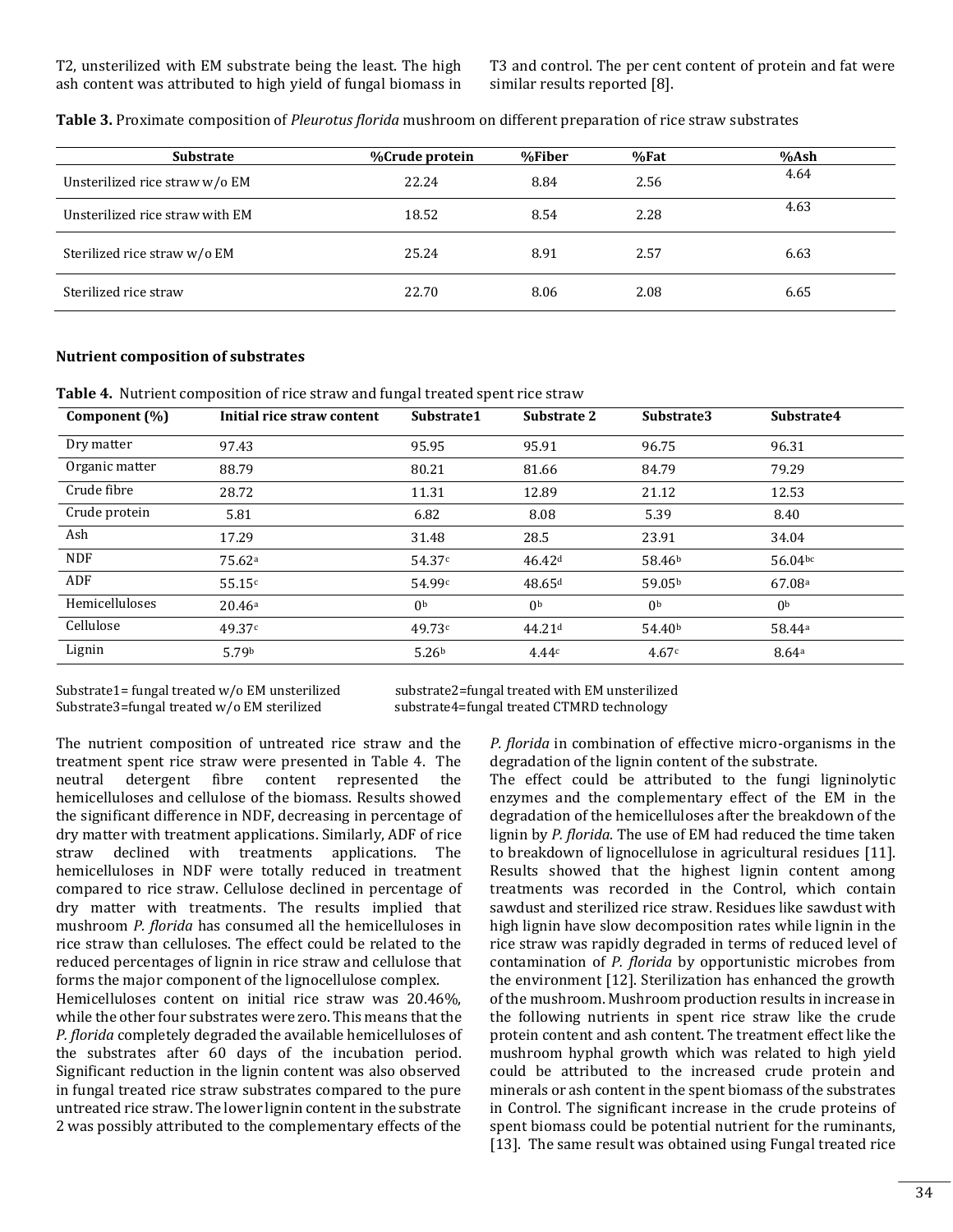straw [14]. There is significant difference in the cellulose content and tended to be lower in unsterilized straws than those in sterilized straws, [15].

## **Income from mushroom production and cost of producing a kilogram of mushroom**

The benefit derived from mushroom production and the cost of producing a kilogram of mushroom is presented in Table 5. The highest benefit or net income was from Control, mushroom production using the CM Technology. Result revealed a total benefit of Php 782.2 and least cost of production of 65.00. The application of EM with sterilization of rice straw revealed a net income of P223.90 and cost of production of P98.19. The EM thus contributed additional cost of producing a kilogram of mushroom and has not improved mushroom production as alternative to sterilization. On the other hand, the cost of producing a kilogram rice straw was lowest when the control substrate was used. The highest production cost was registered by substrate with EM with P98.19 to produce a kilogram of rice straw.

|  |  |  | Table 5. Cost of producing a 100 kilogram of Pleurotus florida mushroom |  |
|--|--|--|-------------------------------------------------------------------------|--|
|--|--|--|-------------------------------------------------------------------------|--|

| Item                                    | <b>Unsterilized</b><br>Rice straw/o EM | Unsterilized<br>Rice straw w/<br>EM | <b>Sterilized Rice</b><br>straw w/o EM | <b>Sterilized rice</b><br>straw |
|-----------------------------------------|----------------------------------------|-------------------------------------|----------------------------------------|---------------------------------|
| A. Expenses, Supplies:                  |                                        |                                     |                                        |                                 |
| • Cost of hauling &                     | 40                                     | 40                                  | 40                                     | 40                              |
| chopping rice straw                     |                                        |                                     |                                        |                                 |
| • Cost of saw dust                      |                                        |                                     |                                        | 50                              |
| • Cost of EM                            |                                        | 140                                 |                                        |                                 |
| Cost of plastic bag                     | 133                                    | 133                                 | 133                                    | 133                             |
| $\bullet$ Cost of PVC 1/4 "             | 33.2                                   | 33.2                                | 33.2                                   | 33.2                            |
| Cost of cotton<br>$\bullet$             | 150                                    | 150                                 | 150                                    | 150                             |
| Cost of water                           | 50                                     | 50                                  | 50                                     | 50                              |
| Depreciation                            |                                        |                                     |                                        |                                 |
| $\bullet$ Drum                          | 2.5                                    | 2.5                                 | 2.5                                    | 2.5                             |
| • Weighing scale                        | 5.0                                    | 5.0                                 | 5.0                                    | 5.0                             |
| Chopper<br>$\bullet$                    | 80.0                                   | 80.0                                | 80.0                                   | 80.0                            |
| • Mushroom housing                      | 55.0                                   | 55.0                                | 55.0                                   | 55.0                            |
| Labor:                                  |                                        |                                     |                                        |                                 |
| Sterilization<br>$\bullet$              |                                        |                                     | 150                                    |                                 |
| Soaking/draining straw, MD<br>$\bullet$ | 79                                     | 79                                  | 79                                     | 79                              |
| <b>Bagging</b><br>$\bullet$             | 316                                    | 316                                 | 316                                    | 316                             |
| Harvesting of mushroom                  | 39.5                                   | 39.5                                | 39.5                                   | 39.5                            |
| B. Total expenses, P                    | 875.34                                 | 1015.34                             | 1194.34                                | 925.34                          |
| C. Mushroom produced                    | 11.84                                  | 10.41                               | 15.16                                  | 14.23                           |
| from 100 kg substrate                   |                                        |                                     |                                        |                                 |
| D. Cost of mushroom, P                  | 1,420.8                                | 1249.2                              | 1819.20                                | 1707.5                          |
| E. Net Income, P                        | 545.5                                  | 223.9                               | 624.9                                  | 782.2                           |
| F. Cost of producing/kg mushroom, P     | 73.93                                  | 98.19                               | 78.78                                  | 65.02                           |

## **CONCLUSIONS**

The results of the study led to the conclusion that unsterilized rice straw with EM was a poor substrate and treatment combination with EM for edible mushroom production reduced yield. Unsterilized rice straw with EM supported only the preliminary growth of the mycelia but the use of EM as alternative to sterilization did not support mushroom production in terms of yield and reduction in contamination. The proteinaceous, low lignin content of the spent rice straw from mushroom production has a potential feed quality for ruminants.

#### **ACKNOWLEDGMENTS**

Big research projects like this cannot be done by one person alone. Contributions from many different people through different ways made possible the conduct of this research. The authors conveyed their utmost gratitude to the Philippine Carabao Center for the technical support, the Animal Nutrition Analytical Service Laboratory, University of the Philippines Los Baños for the assistance they provided during the analyses of chemical composition required in this study and the Center for Tropical Mushroom Research and Development for their valuable suggestions during the course of important discussions. Moreover, the author would also